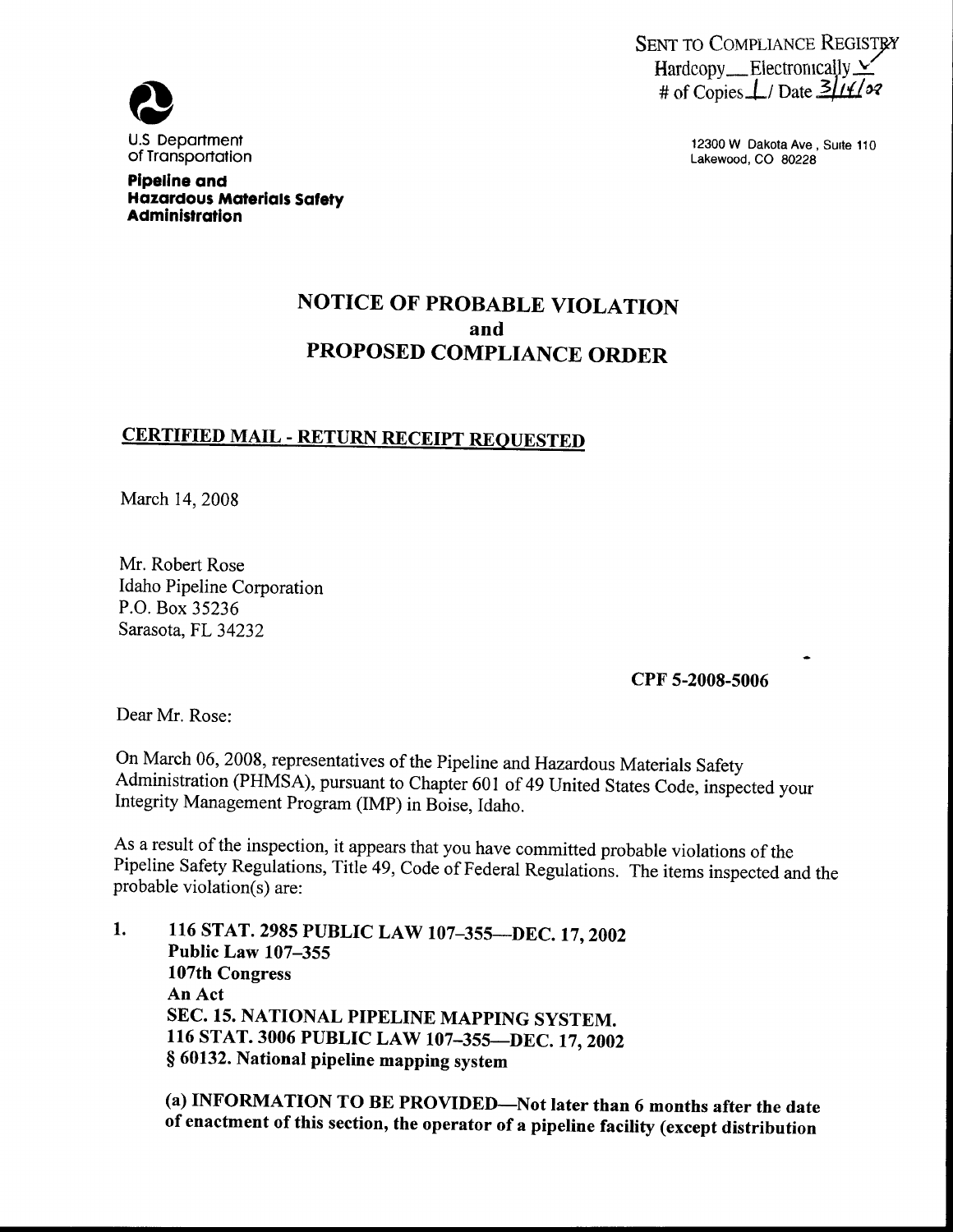lines and gathering lines) shall provide to the Secretary of Transportation the following information with respect to the facility:

(1) Geospatial data appropriate for use in the National Pipeline Mapping System or data in a format that can be readily converted to geospatial data.

(2) The name and address of the person with primary operational control to be identified as its operator for purposes of this chapter.

(3) A means for a member of the public to contact the operator for additional information about the pipeline facilities it operates.

(b) UPDATES-A person providing information under sub-section (a) shall provide to the Secretary updates of the information to reflect changes in the pipeline facility owned or operated by the person and as otherwise required by the Secretary.

Idaho Pipeline Corporation (IDPC) had not submitted the geospatial data of their aviation fuel pipelines to the National Pipeline Mapping System (NPMS) by June 17, 2003.

#### $2.$ \$195. 452 Pipeline integrity management in high consequence areas,

(a) Which pipelines are covered by this section? This section applies to each hazardous liquid pipeline and carbon dioxide pipeline that could affect a high consequence area, including any pipeline located in a high consequence area unless the operator effectively demonstrates by risk assessment that the pipeline could not affect the area. (Appendix C of this part provides guidance on determining if a pipeline could affect a high consequence area. ) Covered pipelines are categorized as follows:

(1) Category 1 includes pipelines existing on May 29, 2001, that were owned or operated by an operator who owned or operated a total of 500 or more miles of pipeline subject to this part.

(2) Category 2 includes pipelines existing on May 29, 2001, that were owned or operated by an operator who owned or operated less than 500 miles of pipeline subject to this part.

(3) Category 3 includes pipelines constructed or converted after May 29, 2001.

IDPC neither performed their own study by utilizing their own data to determine could affect segments nor provided any compelling evidence to show that any release of their hazardous liquid pipeline could not affect the High Consequence Areas (HCA).

### Proposed Compliance Order

Pursuant to 49 United States Code \$ 60118, the Pipeline and Hazardous Materials Safety Administration proposes to issue a Compliance Order to Idaho Pipeline Corporation. Please refer to the Proposed Compliance Order that is enclosed and made a part of this Notice.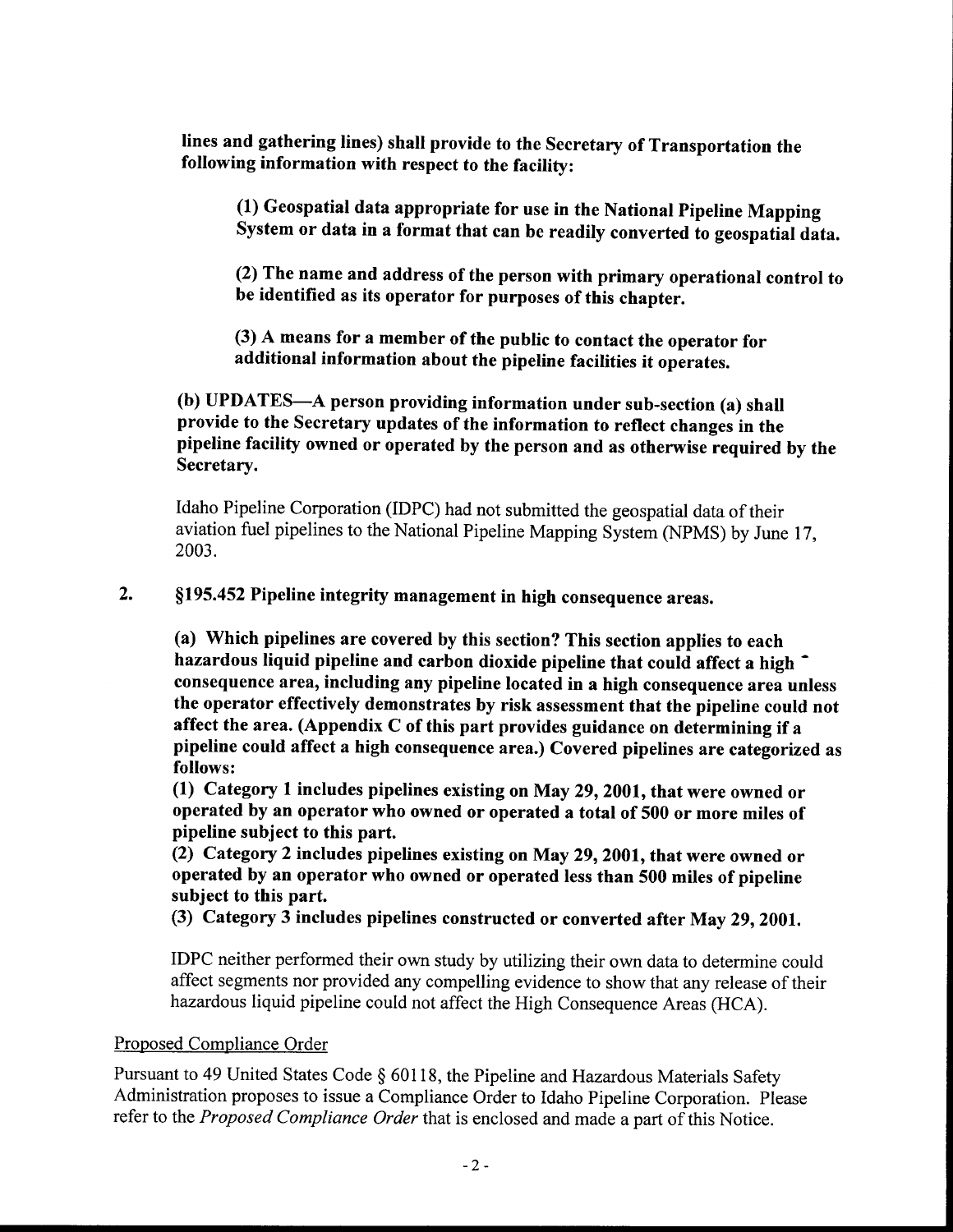### Response to this Notice

Enclosed as part of this Notice is a document entitled Response Options for Pipeline Operators in Compliance Proceedings. Please refer to this document and note the response options. Be advised that all material you submit in response to this enforcement action is subject to being made publicly available. If you believe that any portion of your responsive material qualifies for confidential treatment under 5 U.S.C. 552(b), along with the complete original document you must provide a second copy of the document with the portions you believe qualify for confidential treatment redacted and an explanation of why you believe the redacted information qualifies for confidential treatment under 5 U.S.C. 552(b). If you do not respond within 30 days of receipt of this Notice, this constitutes a waiver of your right to contest the allegations in this Notice and authorizes the Associate Administrator for Pipeline Safety to find facts as alleged in this Notice without further notice to you and to issue a Final Order.

In your correspondence on this matter, please refer to CPF 5-2008-5006 and for each document you submit, please provide a copy in electronic format whenever possible.

Sincerely,

Hud

Chris Hoidal Director, Western Region Pipeline and Hazardous Materials Safety Administration

Enclosures: Proposed Compliance Order Response Options for Pipeline Operators in Compliance Proceedings

cc: PHP-60 Compliance Registry PHP-500 H. Nguyen (#121166)